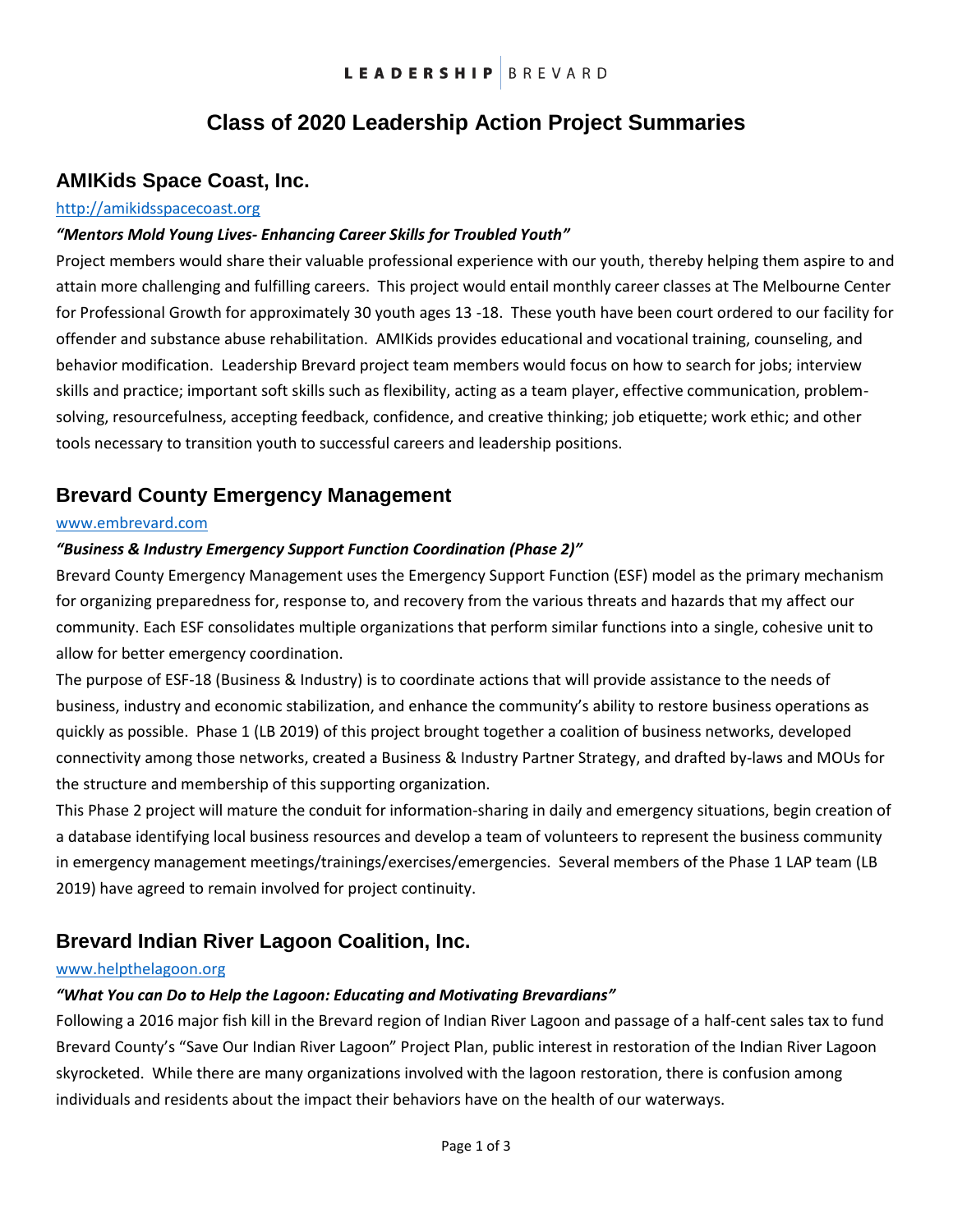# **Class of 2020 Leadership Action Project Summaries**

#### *Brevard Indian River Lagoon Coalition, Inc. continued:*

In order to increase the health of the Lagoon, major behavioral changes among our communities is essential. The "Help the Lagoon" campaign will result in significantly more residents educated and motivated to engage in daily behaviors that will help the Lagoon. Participation from Leadership Brevard project members will provide the Coalition with a strategy and tactical plan to achieve this. Project members will have the opportunity to demonstrate strategic leadership through development of this project. Engaging local leaders of diverse communities and developing a comprehensive education and outreach program will provide participants with the opportunity to demonstrate their ability and willingness to take on major challenges and develop meaningful solutions.

### **Brevard Workforce Development Board (d.b.a. CareerSource Brevard)**

#### www.careersourcebrevard.com

#### *"R.I.S.E. Brevard"*

CareerSource Brevard (CSB) is the local Workforce Development Board (LWDB) representing Brevard County and is interested in securing resources to help develop Pathways to Prosperity for ex-offenders. We have branded our local response to this need as "R.I.S.E. Brevard" which stands for **R**eentry **I**ntervention *resulting in* **S**uccessful **E**mployment. This name reflects our hope that the vocational training and employment intervention services offered to program participants will result in their successful employment, increase self-sufficiency, and reduce recidivism rates. This will also result in helping local employers fill their talent pipeline with much needed workers. We are seeking Leadership Brevard project members' assistance in helping to put together an image campaign in efforts to change or influence local employer's perspectives on hiring an individual with criminal background.

### **Habitat for Humanity of Brevard**

#### [www.brevardhabitat.com](http://www.brevardhabitat.com/)

#### *"Affordable Housing Requirements for Disabled Children"*

Habitat for Humanity is seeing a dramatic increase in families with disabled children, many of which are not physical disabilities. These disabilities may include, but are not limited to, autism spectrum disorder, attention and hyperactivity disorder, speech disorders, and physical and mobility impairments. As Habitat works to build these families affordable housing, we need to understand specific space requirements of these various special needs to enable these children to grow to their fullest potential allowing all families to thrive. Habitat would like to understand what other agencies are available to assist with this or where guidelines might exist.